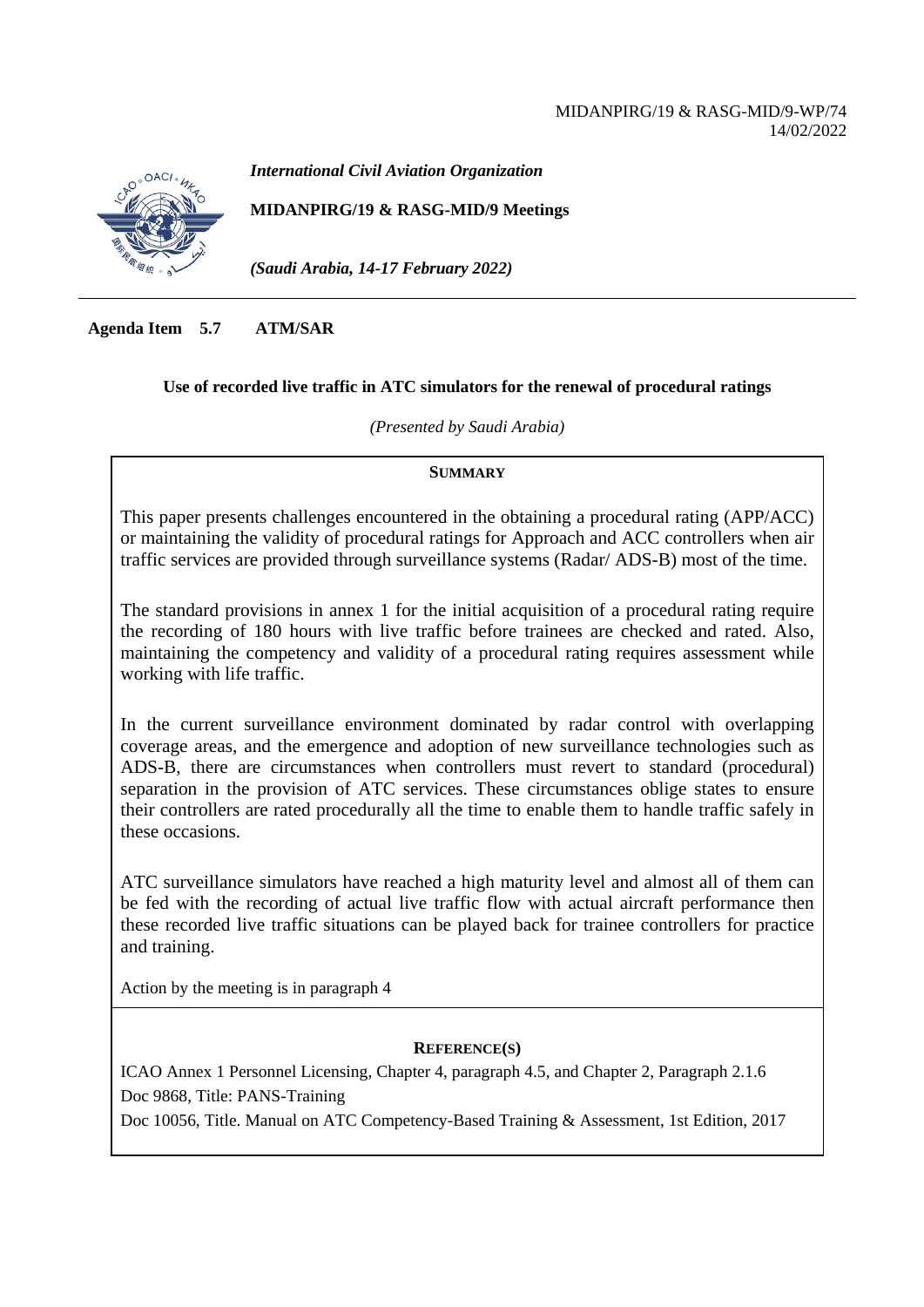## **1. INTRODUCTION**

1.1 Based on work paper 45 submitted by UAE in MEDANPERG 18, the ATM/SG7 meeting conducted in Nov 2021 concluded with a statement allowing the usage of ATC simulators for the renewal and maintenance of competency during pandemics causing reduced traffic volumes.

1.2 This paper calls for expanding the scope of the statement to allow the usage of ATC simulators for the acquisition or renewal of two ATC ratings -the Approach and Area Control Procedural ratings- where these ratings cannot practically be obtained or maintained because of the continued usage of surveillance control systems.

1.3 To address the diversity in the ATS surveillance coverage within Jeddah FIR, Saudi Air Navigation Services (SANS) adopted recurrent training scheme using the ATC simulator allowing Riyadh, Jeddah Area Control Centre (ACCs), and Dammam and Abha approach control centers to train ATCOs on the management of traffic using procedural control in the event of a surveillance degradation or failure.

## **2. DISCUSSION**

2.1. According to ICAO Annex1 provisions, obtaining an initial procedural rating or maintaining the validity of an acquired procedural rating, requires working with life traffic applying procedural control, which is practically not possible because of the usage of surveillance systems most of the time. The solution might be in the usage of recorded live actual traffic exercises played back in surveillance simulators.

2.2. The ATS surveillance systems (e.g. Radar/ ADS-B) are widely used the provision of ATC services in many parts of the world including the MID Region countries, with overlapping sensors. However, there are cases where zones are covered with a single source providing surveillance data. At such airspace volumes and aerodromes, the contingency plans are developed to systematically revert to procedural control separation in the event of a surveillance degradation or failure, which requires a qualification on procedural control.

2.3 Due to the fact that surveillance service is provided almost all the time with the exception of few days for maintenance switch-offs, the time available for training ATCOs on procedural control has become very short and insufficient to record the required rating hours.

2.4 Most of airspace in Jeddah FIR is covered by multiple surveillance system with overlapping coverage, but still there are areas which are covered by a single civilian surveillance (i.e., Empty Quarter). This fact obliges the Saudi ANS provider to maintain procedural ratings of ATCOs working at these units valid as a safety mitigation measure in case of failure of the single source surveillance system.

2.5 This might be a national or regional matter of concern. To find out the extent of problem on the MID region, a survey needs to be conducted across the MID states. If it has been found that it is a regional issue, then if not in this MEDANPIRG, maybe in the next meeting, this issue could be addressed in a formal recommendation.

2.6 In June 2005, the air navigation commission, based on proposals developed by the flight crew licensing and training panel (FCLTP) has adopted Amendment 175 to Annex 1 allowing better recognition of the role of flight simulation training devices (FTDs) in acquiring or maintaining the competences required for the various levels of licenses and ratings for pilots.

2.7 Most of nowadays ATC surveillance simulators have the functionality of recording actual traffic flow and playing it back in simulator for training purposes to add more realism into their training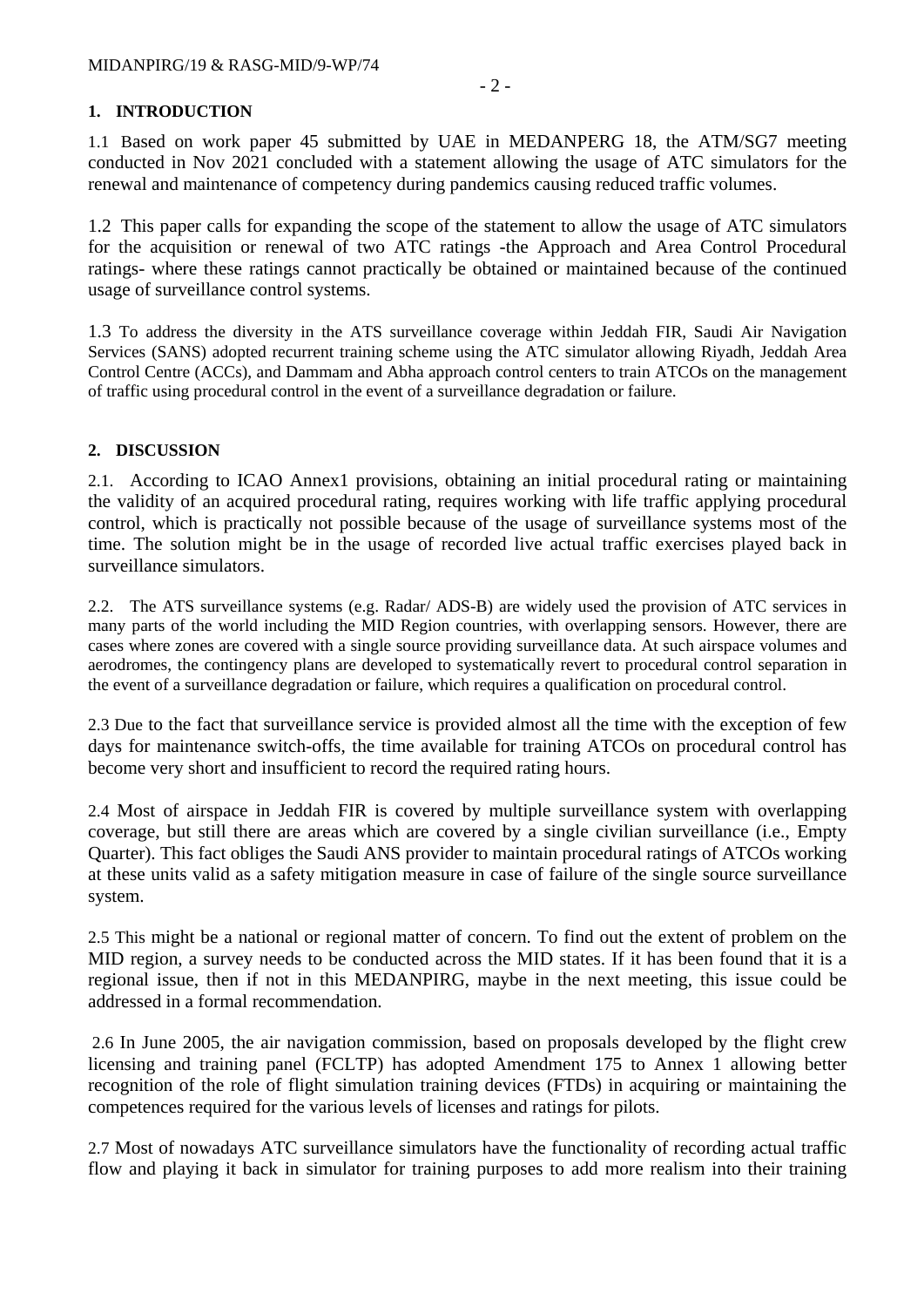systems. Such being the case, these systems can be used to check the knowledge, skill, and to a certain extent the attitude of controllers in managing almost live traffic.

#### **3. CONCLUSION**

3.1 ATC surveillance Simulators having the functionality of recoding and playing back live traffic for training purposes, can be a viable solution for the renewal of procedural rating in today's surveillance environment.

3.2 In KSA, the ATS Units providing ATS surveillance services have defined contingency arrangements that must be used during unusual and abnormal circumstances including the event of a surveillance degradation or failure.

3.3 The ATS units' annual recurrent training is covering Training in Unusual Circumstances and Emergencies (TRUCE) which includes management of traffic during failures or outages of critical ATS systems. Regarding loss of ATS surveillance systems, the TRUCE is divided into:

- a. Theoretical sessions covering the contents of contingency plan including the coordination with adjacent ATS Units to manage the traffic flow.
- b. Practical exercises for each ATCO focusing on the application of procedural control during heavy traffic. The exercises are focusing on known areas with ATS surveillance limited or no coverage and the approach areas where the level of redundancy of ATS surveillance is either limited or absent (single coverage). Each ATCOs is assessed during the exercises and based on his/her performance in applying the procedural control, the exercises may be repeated until the ATCO achieves the required level of performance and meet the success criteria. The competency scheme used to assess the ATCOs during non-routine situations is based on ICAO ATC competency framework described in Doc 10056 - Manual on Air Traffic Controller Competency-based Training and Assessment. A copy of the competency element and performance criteria is attached.

3.4 The training duration is based on the competency/proficiency checks and ATCOs recorded performance assessed on yearly basis.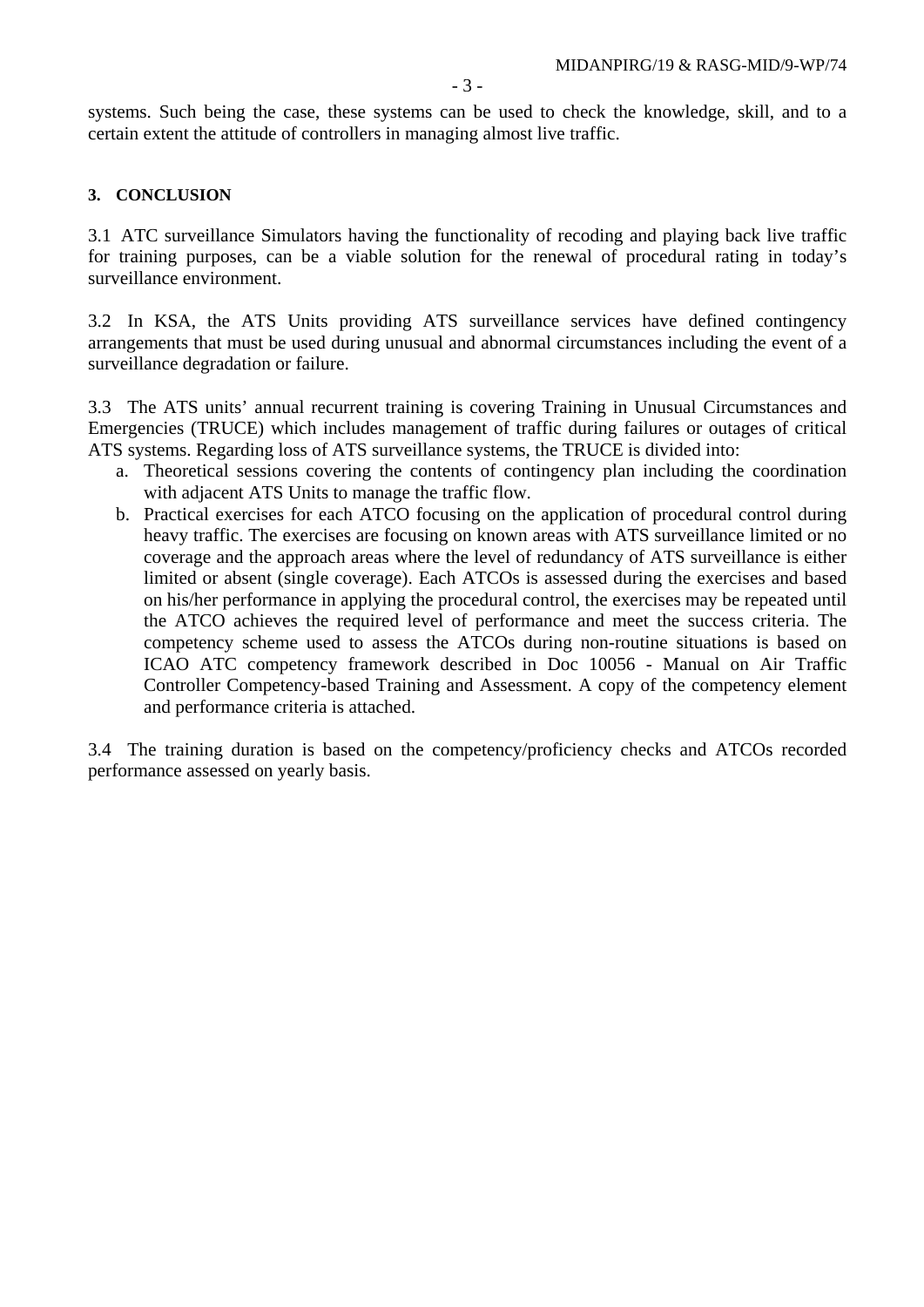## - 4 -

#### **Competency scheme used to assess ATCOs during non-routine situations**

| Competency<br>Unit 6 | Detect and respond to emergency and unusual<br>Management<br>Non-<br>of<br><b>Definition</b><br>situations related to aircraft operations and<br>routine Situations (NONR)<br>manage degraded modes of ATS operation |  |  |  |  |
|----------------------|----------------------------------------------------------------------------------------------------------------------------------------------------------------------------------------------------------------------|--|--|--|--|
|                      |                                                                                                                                                                                                                      |  |  |  |  |
| CE No.               | <b>Competency Element</b>                                                                                                                                                                                            |  |  |  |  |
| CE 6.1               | Manage emergency and unusual situations related to aircraft operations                                                                                                                                               |  |  |  |  |
| CE 6.2               | Manage degraded modes of ATS operations                                                                                                                                                                              |  |  |  |  |
| PC No.               | Performance Criteria (Observable Behaviour)                                                                                                                                                                          |  |  |  |  |
| PC 6.1.              | Determines the nature of the emergency                                                                                                                                                                               |  |  |  |  |
| <b>PC 6.2</b>        | Prioritises actions based on the urgency of the situation                                                                                                                                                            |  |  |  |  |
| PC 6.3               | Decides upon the most appropriate type of assistance that can be given                                                                                                                                               |  |  |  |  |
| PC 6.4               | Follows prescribed procedures for communication and coordination of urgent situations                                                                                                                                |  |  |  |  |
| PC 6.5               | Detects that ATS systems and/or equipment have degraded                                                                                                                                                              |  |  |  |  |
| PC 6.6               | Assesses the impact of degraded mode of operation                                                                                                                                                                    |  |  |  |  |
| <b>PC 6.7</b>        | Takes action, when necessary, to ensure safety of aircraft in area of responsibility                                                                                                                                 |  |  |  |  |
| <b>PC 6.8</b>        | Uses standard ATS message formats and protocol for non-verbal coordination                                                                                                                                           |  |  |  |  |
| PC 6.9               | Follows prescribed procedures for coordinating and communicating a degraded mode of operation                                                                                                                        |  |  |  |  |
| PC 6.10              | Creates solutions when no procedure exists for responding to non-routine situations                                                                                                                                  |  |  |  |  |

# **4. ACTION BY THE MEETING**

## **4.1** The meeting is invited to:

- a. The meeting is invited to take note of the information provided in this paper and to share experience on the maintenance of ATCOs' qualification for the application of procedural control in the event of a surveillance degradation or failure. (Survey is attached)
- b. Consider whether there is a need to revise the statement in paragraph 2.4 of the ATM/SG7 meeting report or not.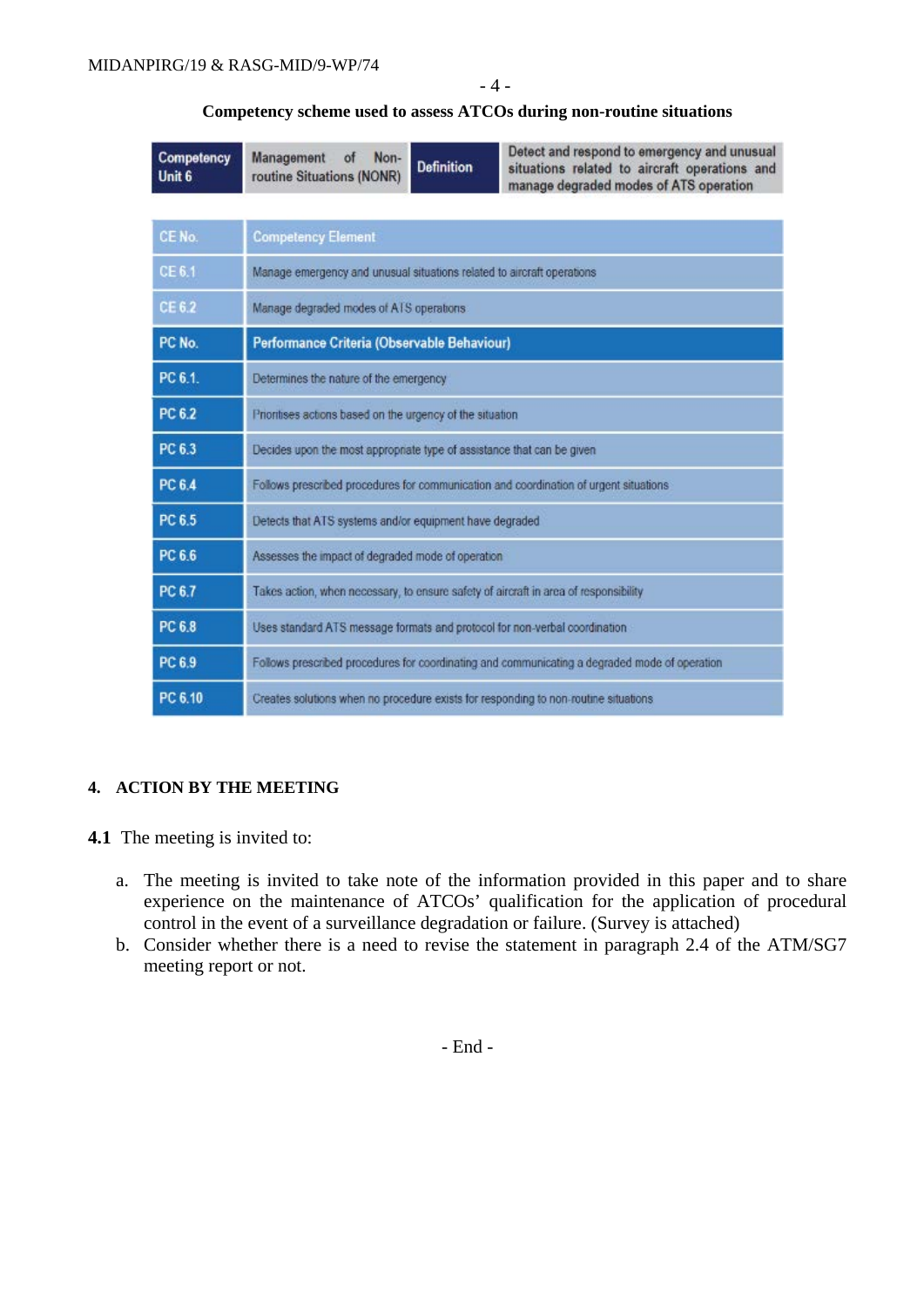## **SURVEY**

**This survey aims at exploring MID States need to maintain the validity of a procedural rating (Approach or Area control rating) in today's surveillance environment where ATC is provided most of the time by radars and ADS-B.**

**This survey should be responded to only by countries providing ATC radar/ADS-B surveillance services in their FIR. Your cooperation is highly appreciated to evaluate the status of procedural control in the MID Region.**

*Q1: Is the whole FIR of your country covered by Surveillance systems like radar or ADS-B?*

|                                                                                                                                                            | Yes |  | N <sub>O</sub> |  |  |  |
|------------------------------------------------------------------------------------------------------------------------------------------------------------|-----|--|----------------|--|--|--|
| $Q.2$ : Are there any parts of the airspace or aerodromes covered by a single sensor (one radar                                                            |     |  |                |  |  |  |
| <i>antennae</i> )                                                                                                                                          | Yes |  | No             |  |  |  |
| Q.3 Does the contingency plan for any part of airspace/aerodrome require reverting to procedural<br>separation in case of surveillance system failure?     |     |  |                |  |  |  |
|                                                                                                                                                            | Yes |  | No             |  |  |  |
| Q.4 Does your national regulation require Radar Controllers to have a valid procedural rating?                                                             |     |  |                |  |  |  |
|                                                                                                                                                            | Yes |  | No             |  |  |  |
| Q.5 Does the provision of ATC surveillance service impede the renewal of procedural ratings in your<br>country?                                            |     |  |                |  |  |  |
|                                                                                                                                                            | Yes |  | No             |  |  |  |
| Q.6: Do you agree that maintaining the validity of a procedural rating in a surveillance environment<br>is a necessity for safety?                         |     |  |                |  |  |  |
|                                                                                                                                                            | Yes |  | No             |  |  |  |
| $Q.7$ : Do your radar simulators have the functionality of recording live traffic and the possibility to<br>use these recordings<br>for training purposes? |     |  |                |  |  |  |
|                                                                                                                                                            | Yes |  | No             |  |  |  |
| $Q.8$ : Do you agree on the use of recorded live traffic for the renewal of a procedural rating in the<br>simulator?                                       |     |  |                |  |  |  |
|                                                                                                                                                            | Yes |  | No             |  |  |  |
|                                                                                                                                                            |     |  |                |  |  |  |